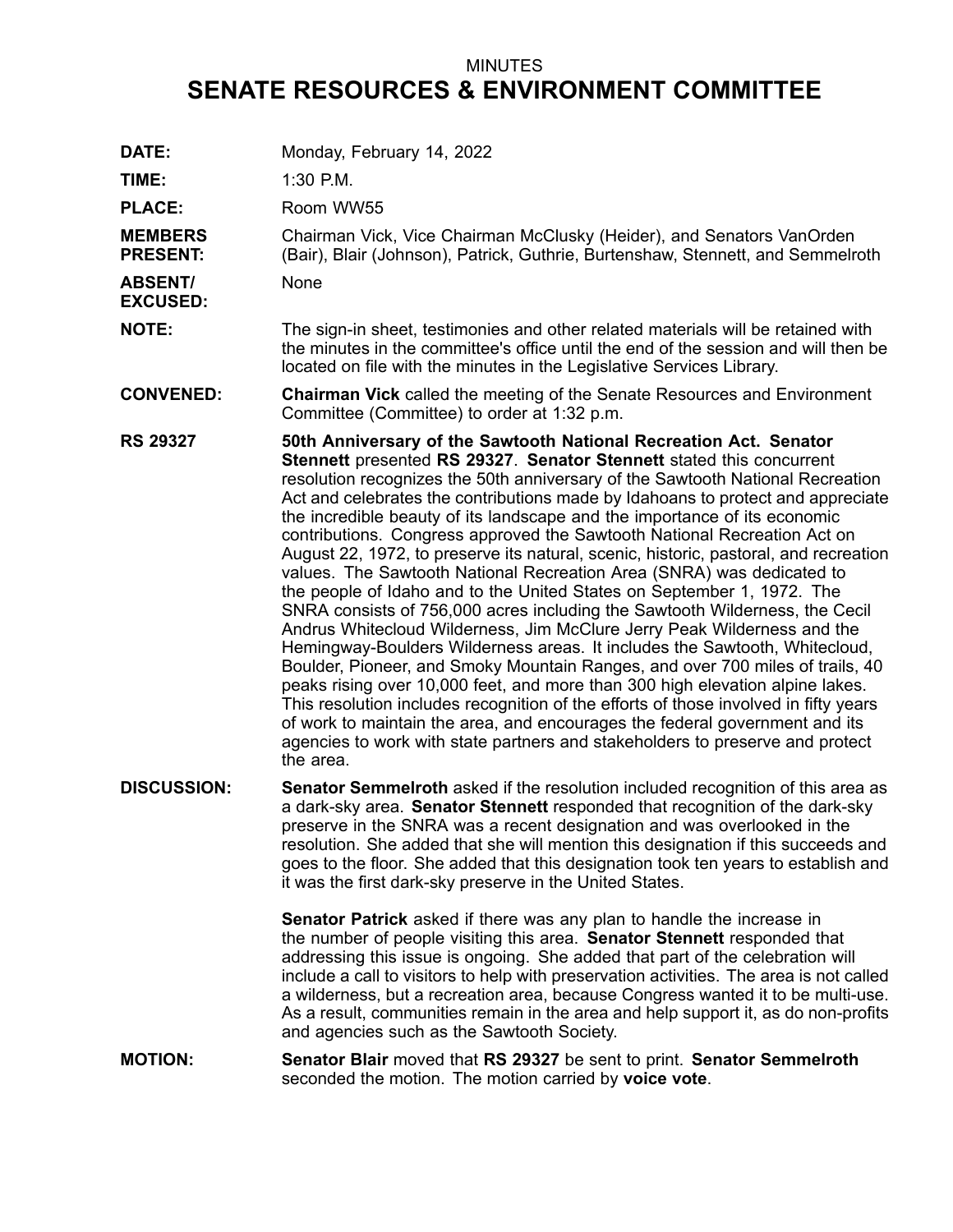- **RS 29551 Priest, Pend d'Oreille, and Coeur d'Alene Lakes - Appropriation of Waters in Trust for People**. **Teresa Molitor**, representing Avista Corporation, presented **RS 29551**. **Ms. Molitor** explained this proposed legislation will provide the Idaho Department of Water Resources (IDWR) with clear authority to administer water rights associated with maintaining the elevations of Priest, Pend Oreille, and Coeur d'Alene in accordance with their natural attributes. To provide some background, **Ms. Molitor** shared that in 1927, and in response to the federal government attempting to use Priest, Pend Oreille, and Coeur d'Alene Lakes as irrigation storage reservoirs for reclamation of arid lands in the state of Washington, which would have resulted in unpredictable summertime lake water elevations, the legislature enacted Idaho Code § 67-4304. This legislation appropriated water rights in the name of the governor, in trust, for the people of the state of Idaho, for preservation of said lakes for their scenic beauty, health, recreation, transportation, and commercial purposes necessary and desirable for all inhabitants of the state. The proposed legislation adds language to Idaho Code § 67-4304 to underscore the original intent of the 1927 law and aligns the long standing public interest in maintaining the natural lakes of North Idaho with the need to express the water rights necessary to do so within the adjudication process.
- **DISCUSSION: Senator Patrick** requested <sup>a</sup> discussion on this legislation that included the Idaho Department of Water Resources and adjudication. **Ms. Molitor** agreed to follow up with Senator Patrick.
- **MOTION: Senator Stennett** moved that **RS 29551** be sent to print. **Senator Blair** seconded the motion. The motion carried by **voice vote**.

**GUBERNATORIAL APPOINTMENT VOTE: Senator Stennett** moved to send the Gubernatorial appointments of Mr. Dean Stevenson and Mr. Brian Olmstead to the Idaho Water Resource Board to the floor with the recommendation that they be confirmed by the Senate. **Vice Chairman McClusky** seconded the motion. The motion carried by **voice vote**. Senator Anthon will carry the appointment of Dean Stevenson on the floor. Senator Patrick will carry the appointment of Brian Olmstead on the floor.

**GUBERNATORIAL Senator Guthrie** moved to send the Gubernatorial appointments of Mr. Albert **REAPPOINTMENT** Barker and Mr. Roger Chase to the Idaho Water Resource Board to the floor **VOTE:** with the recommendation that they be confirmed by the Senate. **Senator Blair** seconded the motion. The motion carried by **voice vote**. Senator Burtenshaw will carry the appointment of Albert Barker on the floor. Senator Guthrie will carry the appointment of Roger Chase on the floor.

**S 1264 Revisions to the Department of Environmental Quality's Voluntary Cleanup Program and the Idaho Land Remediation Act**. **Michael McCurdy**, Waste Management & Remediation Division Administrator, Department of Environmental Quality (DEQ), explained the proposed changes to the Idaho Land Remediation Act, or Idaho Code § 72 Title 39. DEQ's voluntary cleanup program was created in 1996 by the Idaho Land Remediation Act to encourage innovation and cooperation between the State, local communities, and private parties to revitalize properties with hazardous substance or petroleum contamination. The voluntary clean up program has been successful, but DEQ feels it was under-utilized. Currently, there are only eight active sites in the program and 40 other sites that are inactive or closed.

> **Mr. McCurdy** noted proposed revisions to Idaho Code § 39-7202 to clarify several elements, mainly revolving around increasing eligibility. Proposed revisions included expanding participation beyond commercial and industrial sites, investigation as well as remediation activities, including sites with perceived as well as known contamination, and removing outdated and redundant information. Revisions to Idaho Code § 39-7203(3) changed the term "eligible